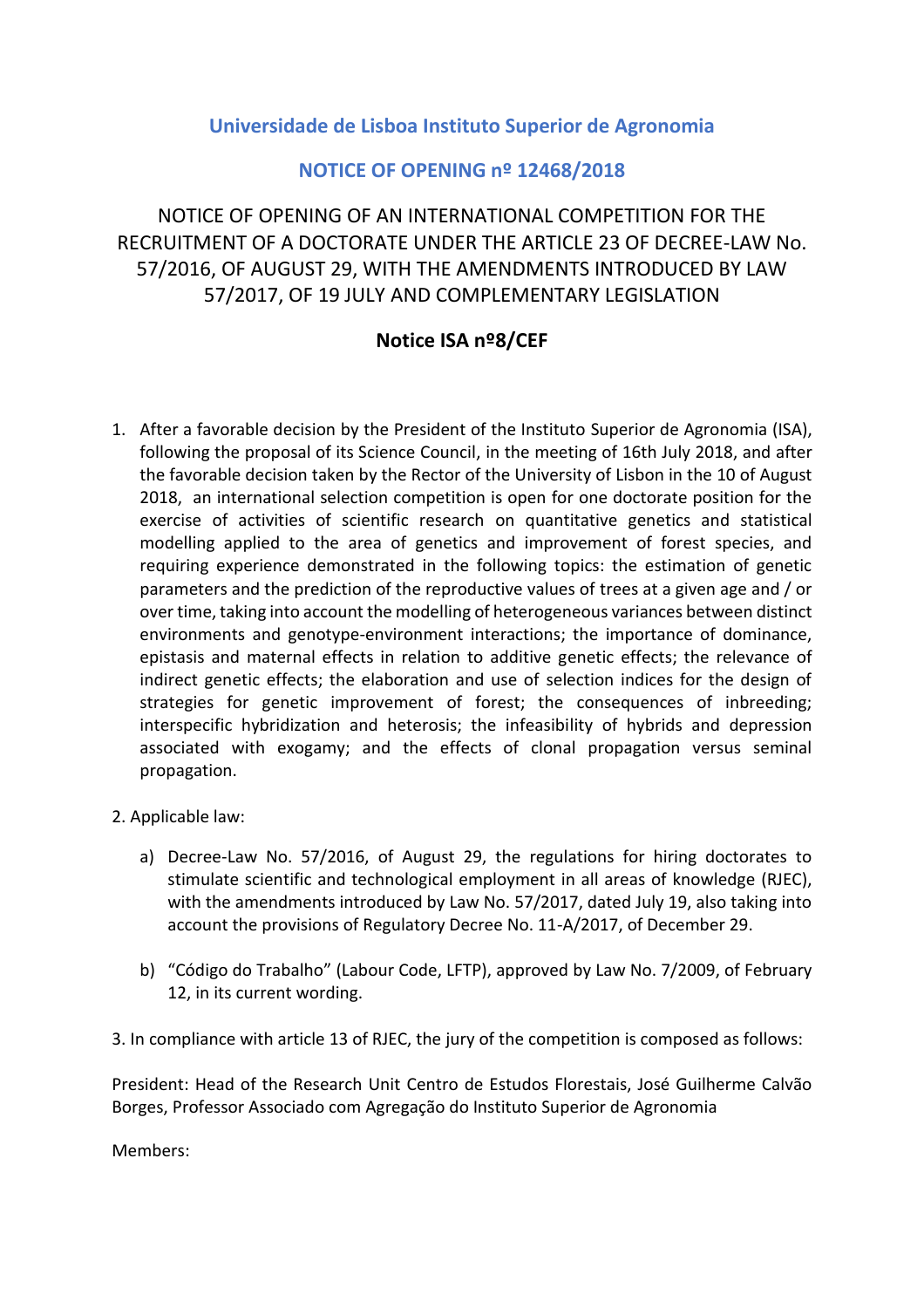Maria Helena Reis de Noronha Ribeiro de Almeida, Professor Associado do Instituto Superior de Agronomia

Maria Leonor Mota Morais Cecílio, Professor Auxiliar do Instituto Superior de Agronomia Maria João Magalhães Gaspar, Professor Auxiliar da Universidade Trás-os-Montes e Alto Douro

Maria Margarida Chagas de Ataíde Ribeiro. Professor Adjunto do Instituto Politécnico de Castelo Branco.

4. The place of work is located in Instituto Superior de Agronomia, Tapada da Ajuda 1349-017 Lisboa.

5. The monthly remuneration to be attributed is that defined in paragraph 1 of article 5 of Regulatory Decree No. 11-A/2017, of December 29, corresponding to level 33 of the single remuneration table, approved by Administrative Rule no. 1553- C/2008, December 31, being 2,128.34 Euros (for cases covered by the Transitional Rule), without prejudice to paragraph 3 of article 5 of the Regulatory Decree-Law.

6. In view of the system of financing of the contracts resulting from this tender, this will cease, if the fellowship holder who originated its opening does not apply.

7. The contract is celebrated for a term of 3 years, automatically renewable by periods of one year, till the maximum term of 6 years, unless:

a) The Science Council of ISA proposes its termination based on an appreciation of unsatisfactory research work development, under the terms of the School regulations, with communication up to 90 days before term of the initial contract or its renovation; b) By application of any of the causes of extinction referred in article 289 of LTFP; c) The public employer, or the worker, communicate in writing, 30 days before the term of the contract, the will for its non-renovation, with its consequent finalisation.

8. The competition is open for national candidates, foreigners and stateless persons who hold a doctoral degree in a branch of knowledge or specialty that covers the scientific area of Forest Engineering, as well as those to whom, under the terms of Decree-Law n No. 341/2007, of October 12, regulated by Administrative Rule no. 227/2017, of July 25, was recognized the totality of the rights inherent to the degree of Doctor, or to whom, under the terms of Decree-Law No 283/83 of June 21, has been granted equivalence or recognition to the degree of Doctor and are also holders of a scientific and professional curriculum that reveals an adequate profile to the activity to be developed.

The equivalence, degree recognition or register of the doctoral degree should be obtained till the term of contract is signed in the case the candidate is ranked is an eligible position and it has obtained the doctoral degree in a foreign country.

9. Formalization of applications:

9.1 Applications are formalized by means of an application form, made available at [http://www.isa.utl.pt/files/pub/ee/servicos/drh/FORM\\_INVESTIG.docx,](http://www.isa.utl.pt/files/pub/ee/servicos/drh/FORM_INVESTIG.docx) addressed to the President of the Instituto Superior de Agronomia, stating the identification of this notice (Refª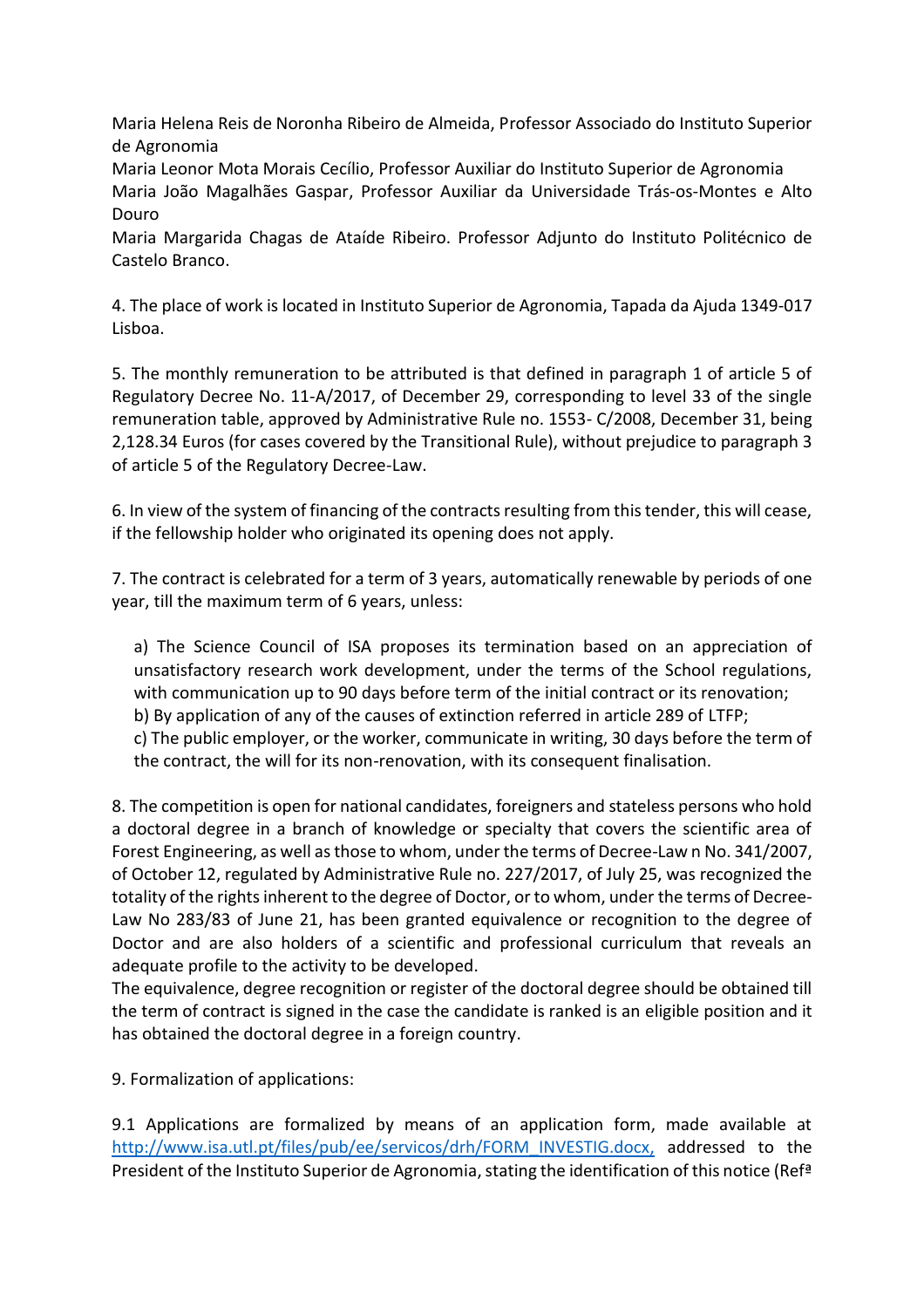ISA nº 1/CEF), full name, affiliation, number and date of identity card, Citizen Card, or number identification number, date and place of birth, marital status, profession, residence and contact address, including e-mail address and telephone contact.

9.2 The application shall be accompanied by documents proving the conditions laid down in point 8 for admission to this invitation to tender, in particular:

a) Copy of certificate or diploma;

b) PhD thesis or equivalent document (s) that determined the award of the academic degree of PhD;

c) Detailed curriculum vitae, structured in accordance with the items in points 13 and 15, indicating the works, and adding a copy of them, that the candidate considers most relevant to each of the items in points 13 and 15;

d) Scientific project to develop research activity on quantitative genetics and statistical modelling applied to the area of genetics and improvement of forest species, and requiring experience demonstrated in the following topics: the estimation of genetic parameters and the prediction of the reproductive values of trees at a given age and / or over time, taking into account the modelling of heterogeneous variances between distinct environments and genotype-environment interactions; the importance of dominance, epistasis and maternal effects in relation to additive genetic effects; the relevance of indirect genetic effects; the elaboration and use of selection indices for the design of strategies for genetic improvement of forest; the consequences of inbreeding; interspecific hybridization and heterosis; the infeasibility of hybrids and depression associated with exogamy; and the effects of clonal propagation versus seminal propagation.

e) Other documents that the candidate justifies to be relevant to the analysis of his/her application.

9.3 Applicants submit the documents referred to in 9.1 and 9.2 in PDF format to the e-mail address [concursos57@isa.ulisboa.pt](mailto:concursos57@isa.ulisboa.pt) issued up to the last day of the tender opening period, which is fixed at 30 working days after publication of this Notice at the Portuguese Diário da República with the number 12468/2018. An applicant may, by reason of the impossibility or excessive costs of sending any of the documents referred to in 9.1 and 9.2 by e-mail, deliver them on physical support, respecting the above date, by registered mail with acknowledgment of receipt to the address postal service, Núcleo de Recursos Humanos do Instituto Superior de Agronomia, Tapada da Ajuda 1349-017 Lisboa, or by hand at Núcleo de Recursos Humanos do Instituto Superior de Agronomia, Tapada da Ajuda Lisboa. Not being accepted the justification of the candidate for the delivery of documents only in physical format, the President of the Jury will give a reasonable time to present them also in digital support.

9.4 The application and documents may be submitted in Portuguese or English, although the President of the Jury, and when a member of the Jury is a non-native Portuguese speaker, may request that, within a reasonable time, the candidate translates into English a document previously presented in Portuguese.

10. By decision of the President of ISA, candidates who do not comply with the provisions of point 9 are not admitted to the competition, and neither the candidates not having submitted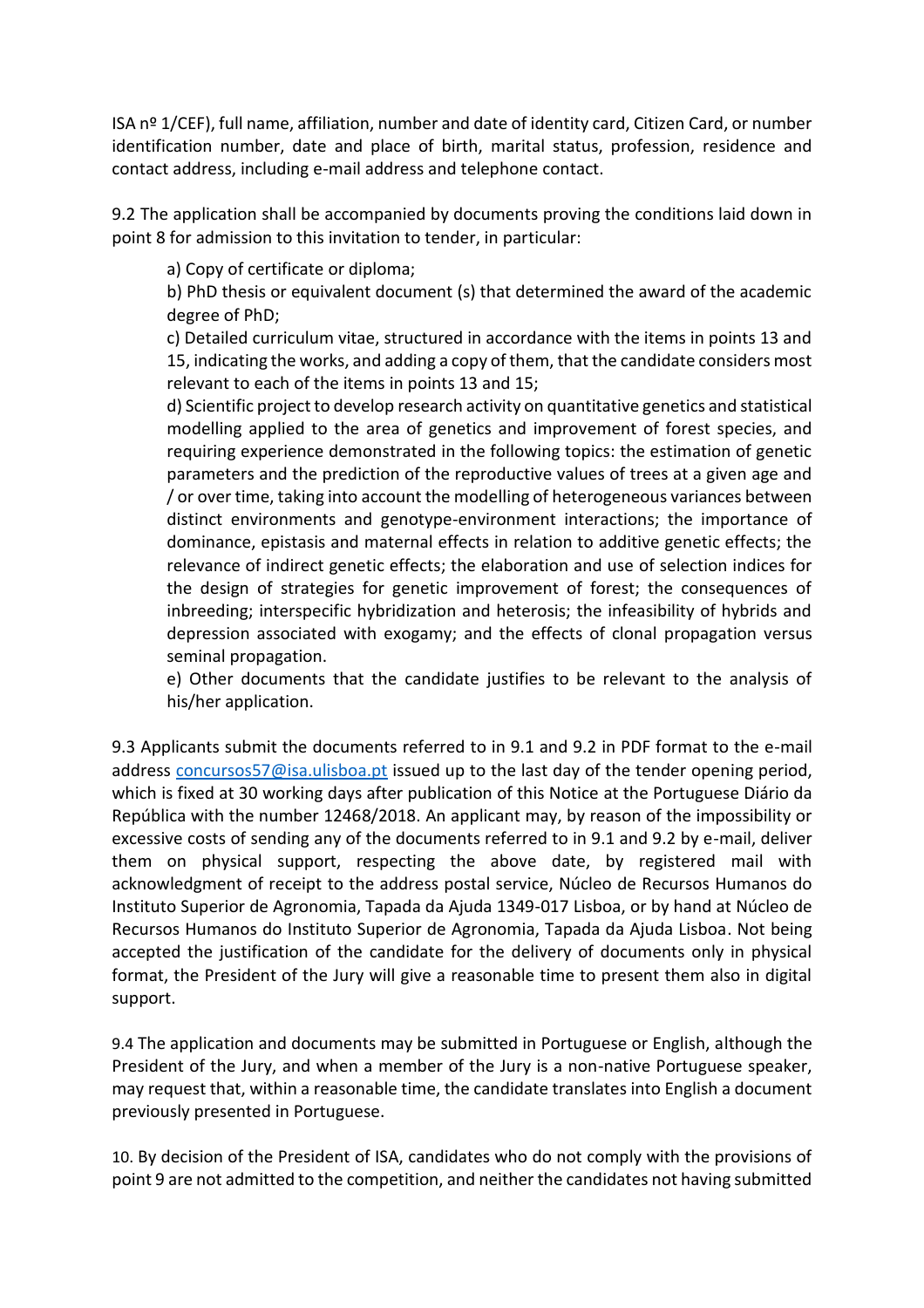the application form, or that delivered the documents in an unreadable or invalid way. The jury is also entitled to require any candidate, in case of doubt and for the purposes of admission to competition, to present documentary evidence of the declarations in the submitted documents.

11. Approval on absolute merit:

11.1 The Jury will deliberate on its approval or rejection on absolute merit, by a justified vote where no abstentions are admitted.

11.2 A candidate is considered approved on absolute merit when he/she obtains a favorable vote of more than half of the members of the jury.

11.3 Candidates who have a scientific and curricular path relevant to the scientific area(s) of the competition and taking into account their suitability for the additional weighting criteria identified in 15.5 will be approved on absolute merit.

11.4 The unfavorable vote to approval on absolute merit can still be justified by the failure to fulfill the following circumstance: The Scientific Project prepared by the candidate is shown to be clearly insufficient and misaligned with the scientific area (s), suffering from serious inaccuracies or not supported by previous work of the candidate.

12. According to article 5 of RJEC, the selection is made through the evaluation of the scientific and curricular path of the candidates.

13. The evaluation of the scientific and curricular path focuses on relevance, quality and timeliness:

- a) Of the scientific, technological, academic, cultural or artistic production during the last five years and considered more relevant by the candidate;
- b) Of the applied or practice-based research activities developed over the last five years and considered as having the greatest impact by the candidate;
- c) Of the activities of extension and dissemination of knowledge developed during the last five years, in particular in the context of promoting the culture and scientific practices considered by the candidate to be of greater relevance;
- d) Of the activities of science, technology and innovation programs management or of the experience in observing and monitoring the scientific and technological system or higher education, in Portugal or abroad.

14. The period of five years referred to in the preceding paragraph may be increased by the jury, at the request of the candidate, when justified on grounds of suspension of scientific activity for socially protected reasons, namely for reasons of parental leave, prolonged serious illness, and other situations of unavailability for work legally protected.

15. The assessment criteria are set out in this entry, with the option mentioned in point 15.5, with particular emphasis on the curriculum vitae and the contributions considered to be of higher relevance by the candidate in the last 5 years: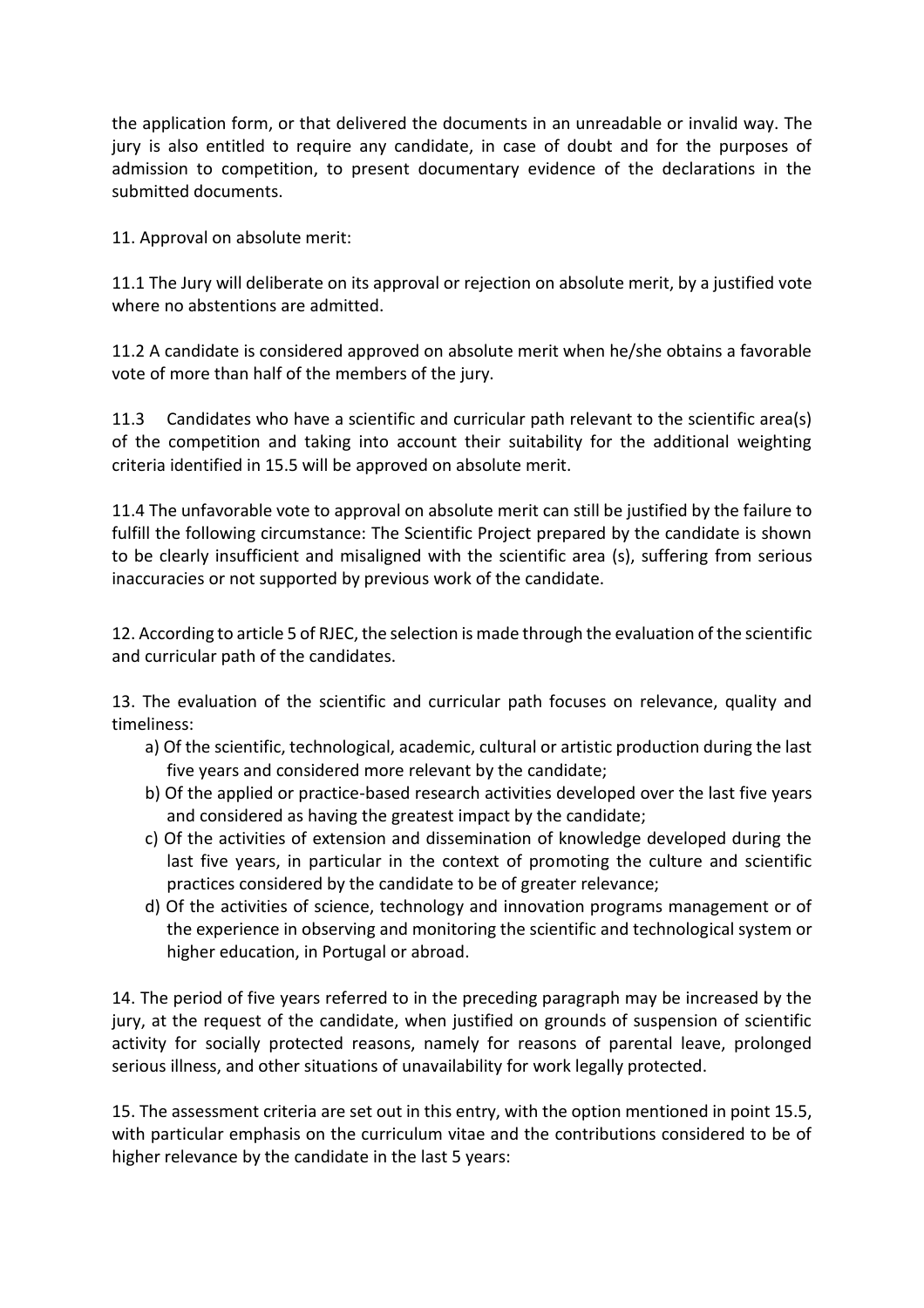15.1. Quality of the scientific, technological, cultural or artistic production, considered more relevant by the candidate, and relevant to the project to be developed, which was given a weighting factor of 70% considering:

(i) Scientific publications: a parameter which takes into account books, chapters of books, articles in scientific journals and international conference proceedings of which the applicant was the author or co-author, considering:

- Its nature;
- Its impact;
- The scientific/technological level and innovation;
- Diversity and multidisciplinary;
- International collaboration;

• The importance of contributions to the advancement of the current state of knowledge;

• the importance of the works that have been selected by the candidate as most representative, in particular as regards their contribution to the development and evolution of the scientific area for which the competition is open.

ii) Creation and strengthening of laboratory resources: a parameter that takes into account the participation and coordination of initiatives by the candidate that have resulted in the creation or reinforcement of laboratory infrastructure of an experimental and/or computational nature in support of research.

iii) Recognition by the international scientific community: a parameter that takes into account:

- Prizes from scientific societies;
- Editorial activities in scientific journals;
- Participation in editorial bodies of scientific journals;
- Coordination and participation in program committees of scientific events;
- Invited lectures in scientific meetings or in other institutions;

• Participation as a member of competitive admission scientific societies and other similar distinctions.

iv) Authorship and co-authorship of patents, models and industrial designs, taking into account their nature, territorial scope, technological level and the results obtained.

v) Coordination and participation in scientific projects: a parameter that takes into account the participation and coordination of scientific projects by the candidate, subject to competitive bidding, considering:

- The territorial scope and its size;
- The technological level and the importance of the contributions;
- Innovation and diversity.

vi) Dynamization of scientific activity: a parameter that takes into account the capacity of coordination and leadership of research teams demonstrated by the candidate.

vii) Accompaniment and orientation of students, trainees and research fellows: a parameter that takes into account the orientation of doctoral students, master's and undergraduate students, trainees and research fellows taking into account the number, quality, scope and scientific/technological impact of the resulting publications, theses, dissertations and final course papers, distinguishing especially the awarded works and the international recognition.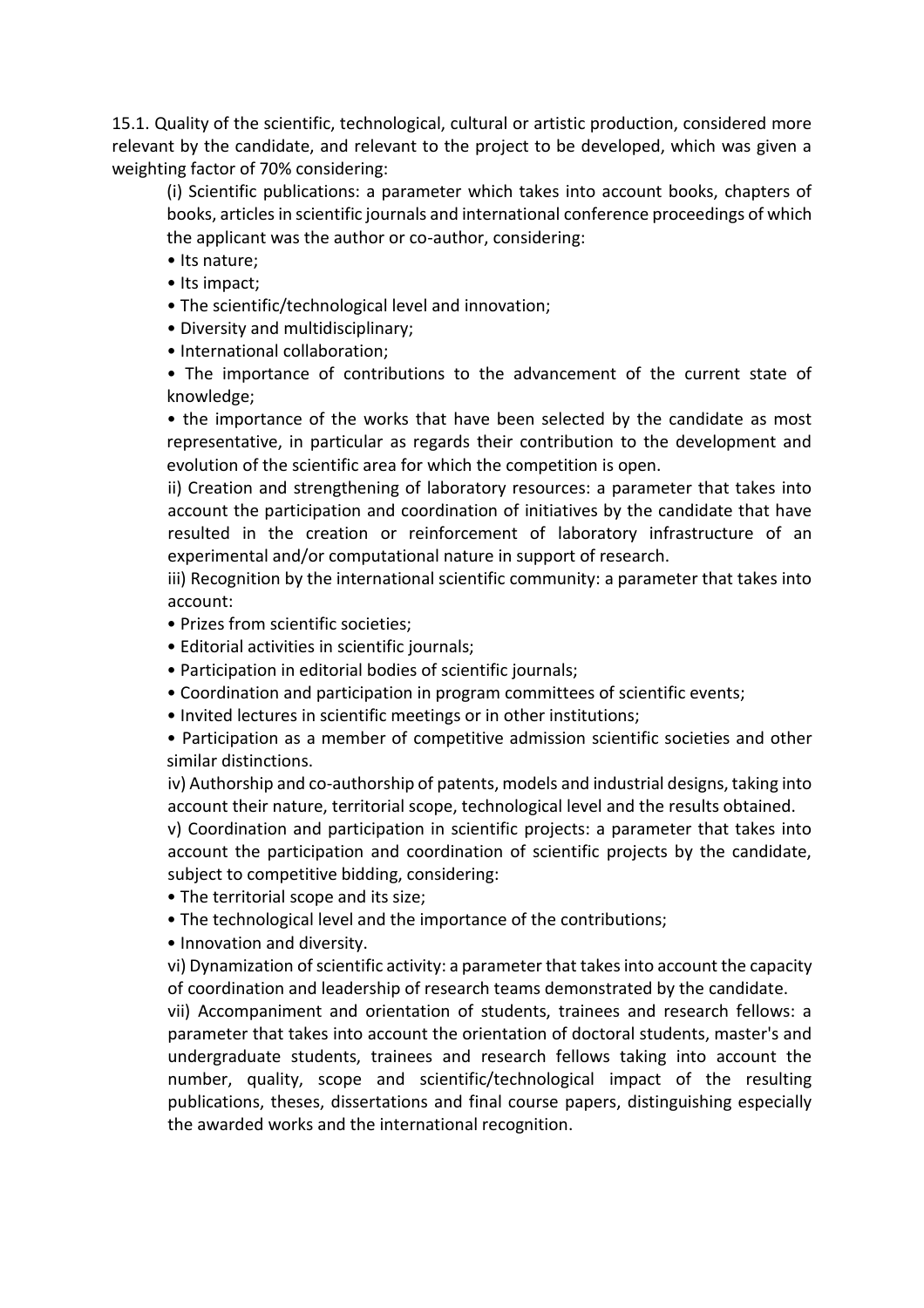15.2. Activities of applied or practice-based research, considered to be of greatest impact by the candidate, and relevant to the project to be developed, which was given a weighting factor of 10% considering:

(i) Vocational training actions: a parameter which takes into account the participation and coordination of technological training actions aimed at enterprises and the public sector, taking into account their nature, technological intensity and results achieved.

ii) Provision of services and integrated consultancy in the institutional mission: a parameter that takes into account participation in activities involving the business community and the public sector, taking into account the type of participation, size, diversity, technological intensity and innovation.

(iii) Design, project and production of scientific outputs: a parameter which takes into account the value for the Institute's activities of relevant professional experience.

15.3. Activities of extension and dissemination of knowledge, particularly in the context of the promotion of culture and scientific practices, considered of greater relevance by the candidate, and relevant to the project to be developed, which was given a weighting factor of 10% considering;

i) Industrial and intellectual property;

ii) Legislation and technical standards: a parameter which takes into account the participation in drafting legislative and standards projects taking into account their nature, territorial scope and technological level.

iii) Publications of scientific and technological outreach: parameter that takes into account the articles in magazines and national conferences and other publications of scientific and technological diffusion, taking into account their professional and social impact.

iv) Services to the scientific community and to society: a parameter that takes into account the participation and coordination of scientific and technological dissemination initiatives and taking into account the nature and results achieved by them when carried out towards:

• The scientific community, including the organization of conferences and conferences;

- The media;
- Companies and the public sector.

15.4. Contribution to activities related to the management of science, technology and innovation programs, or experience in the observation and monitoring of the scientific and technological system or higher education, in Portugal or abroad, and relevant to the project to be developed, with a weighting factor of 10% considering;

i) Positions in boards of the university, school, or research unit: a parameter that takes into account the nature and the responsibility of the position;

ii) Other positions: parameter that takes into account the exercise of positions in national and international scientific organizations.

15.5. In weighing the evaluation criteria listed in paragraphs 15.1 to 15.4, each jury member may consider the following additional parameter under the following conditions: relevance and quality of the scientific project referred in 9.2d);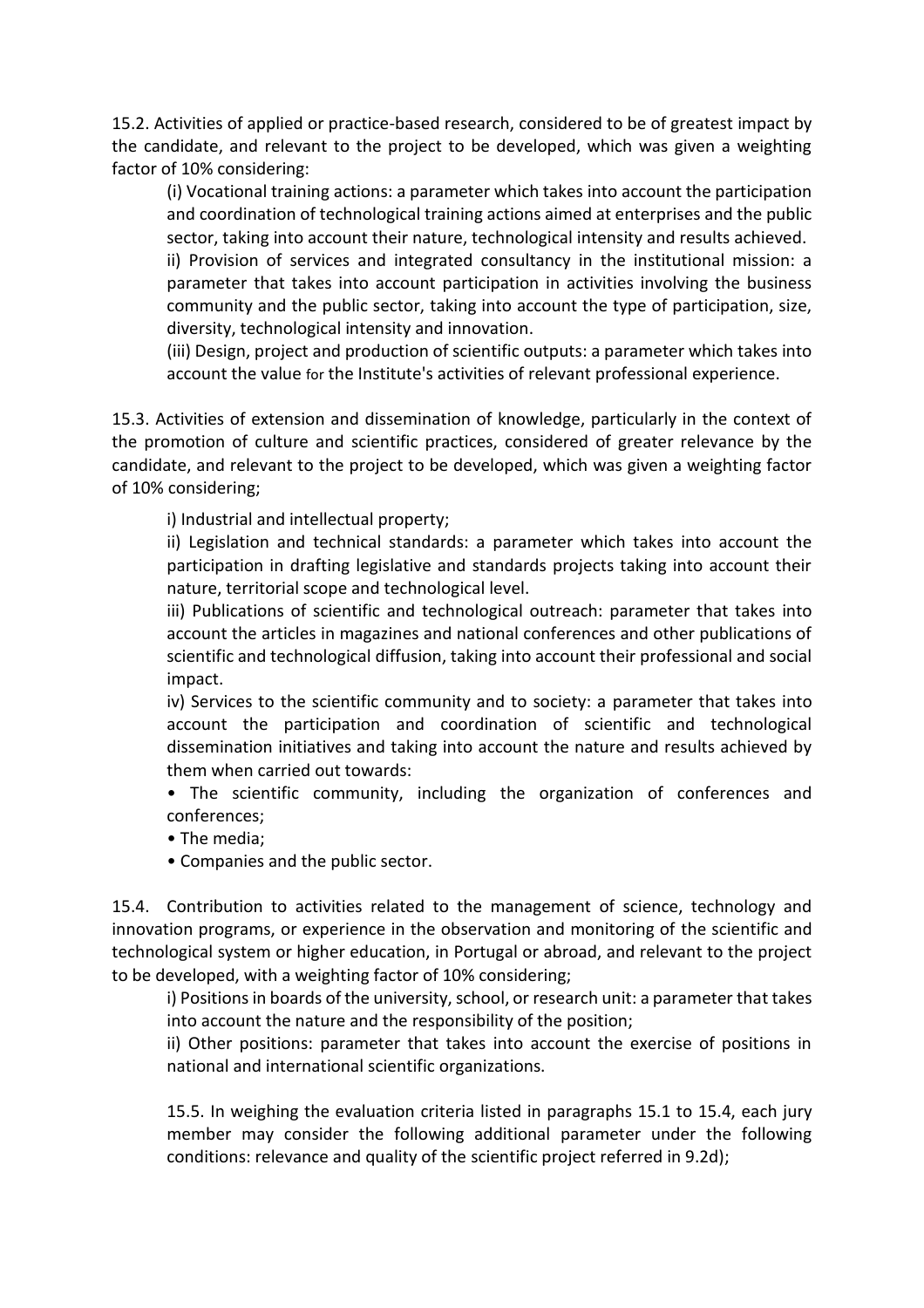16. The jury may decide to select up to 3 candidates who will be called to hold a session presenting the results of their investigation, following which the jury members should stimulate an open debate on its content and innovative character. This presentation session does not constitute a selection method and is not classified, aiming merely to obtain explanations or clarifications of elements contained in the candidates' curricula.

17. The Jury, when it deems it necessary, may request the candidate to present additional documents proving the candidate's statements, which are relevant to the analysis and classification of his/her application.

18. Classification of candidates:

18.1. Each member of the jury assigned a classification to each of the candidates on a scale of 0 to 20 points, ranking the candidates according to their final classification, based on the sum of the partial classifications obtained for each criteria, and the ponderation given to each parameter.

18.2. Candidates shall be ordered by applying the successive voting method according to the point 3 and following of the article 20 of the General Regulation of Calls from the University of Lisbon, published on the national official journal by the Dispatch 2307/2015, of March 5<sup>th</sup>.

18.3. The jury decides by absolute majority, and abstentions are not allowed.

18.4. The final classification of each candidate is the one corresponding to his or her ranking resulting from the application of the method referred to in point 18.2.

19. Minutes of the jury meetings are drawn up, which contain a summary of what has taken place in them, as well as the votes cast by each of the members and their reasons, being available to the candidates whenever requested.

20. The final deliberation of the jury is approved by the President of ISA, and it is his responsibility to establish the respective contract

21. The false statements made by the candidates will be punished according to the law.

22. The list of admitted and excluded candidates as well as the final ranking list are advertised on the ISA facilities, and the applicants will be notified by email with receipt of delivery of the notification, without losing the dispositions indicated in articles 110 to 114 of the Administration Procedure Code.

23. Prior Hearing and Deadline for Final Decision: After being notified, candidates have 10 working days to submit a formal rebuttal. Within the maximum term of 60 working days, counted from the deadline for the presentation of the candidacies, the final decisions of the jury are given.